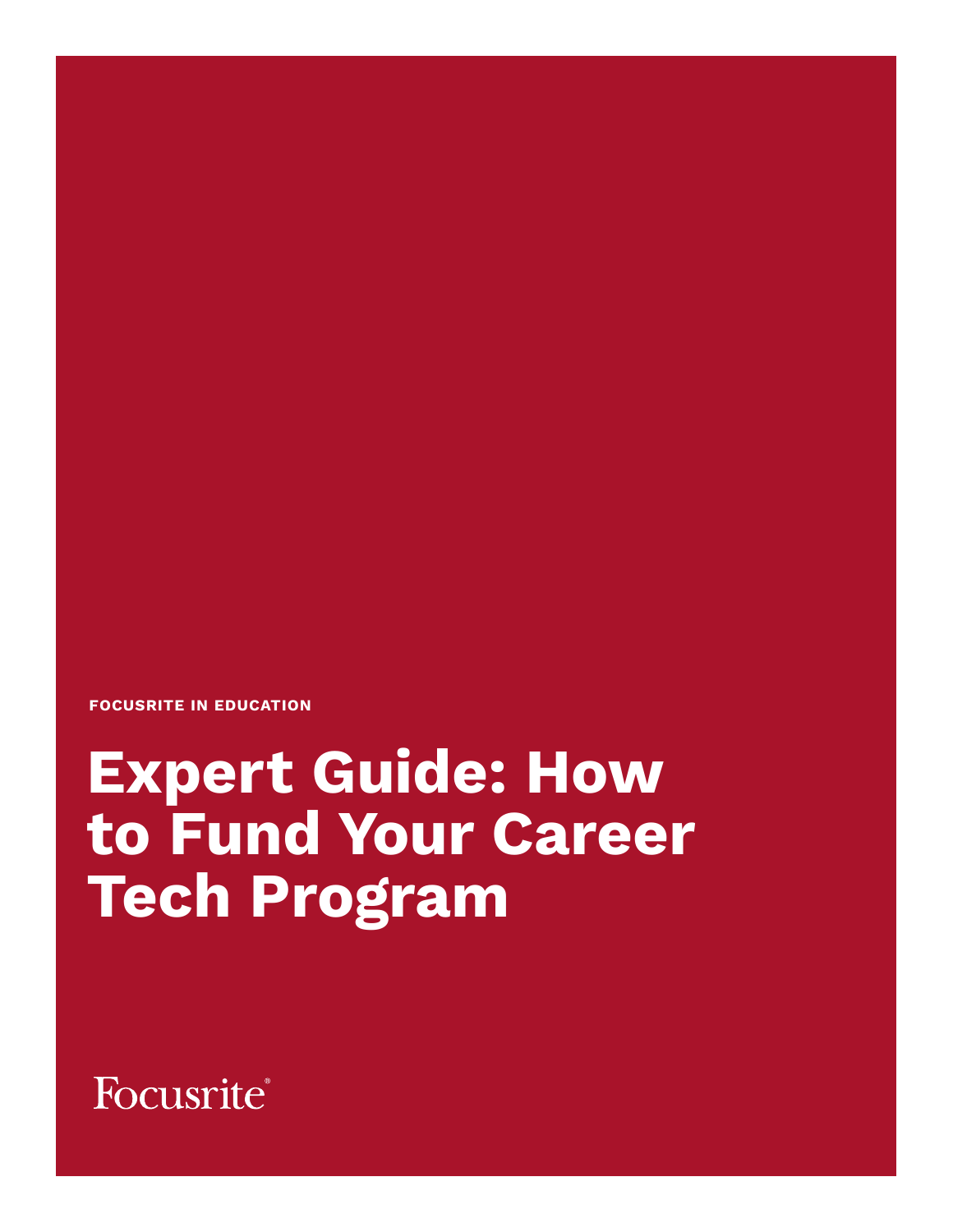### Introduction

If you are reading this Focusrite in Education "Expert Guide," you are likely one of thousands of Career and Technical Education (CTE) professionals at high schools, career centers, community colleges, and four-year colleges and universities nationwide. We have created this toolkit as a resource to assist you with considering and locating funding sources for your program, so you can provide your students with relevant tools and skills that set them up for success in life and their careers.

This Expert Guide: How to Fund Your Career Tech Program is broken into three sections:

- 1. How Can I Fund My CTE Program?
- 2. What Makes a Successful Grant Application?
- 3. Why Should I Apply for Funding?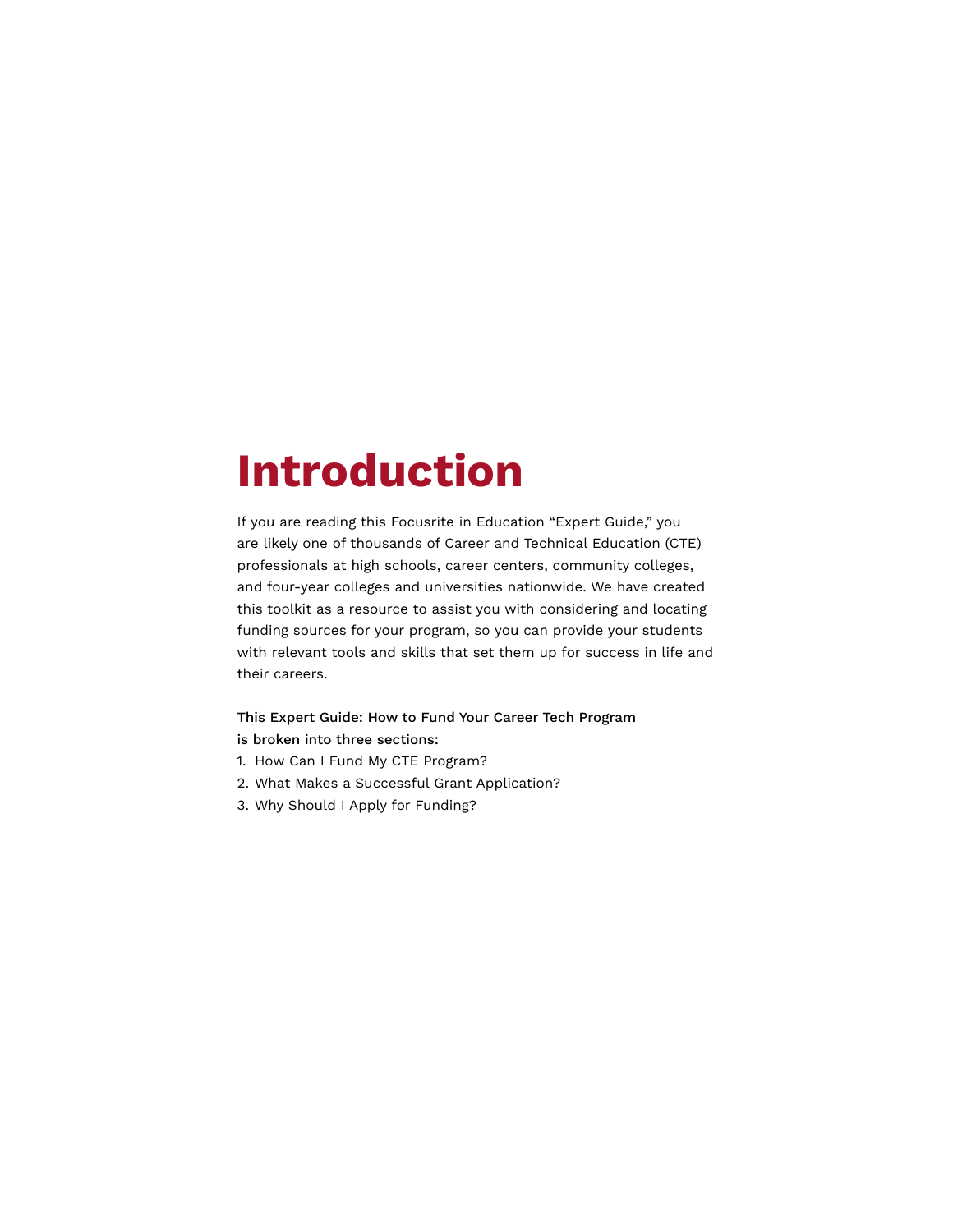### How can I fund my CTE program?

The most significant source of United States government funds for Career and Technical Education (CTE) comes from The Strengthening Career and Technical Education for the 21st Century Act, also known as "Perkins V." This bipartisan measure reauthorized the previous act that was signed into legislation in 2008. In 2019, several sources estimated that Perkins V funding exceeded one billion dollars for US states and territories.

This section of the Toolkit covers Perkins V and other complementary funding sources with specific guidance for arts-based CTE programs.

#### Funding Sources

Perkins V is far from the only funding source for CTE programs, and we'll discuss other options below. But it is one of the largest and most well-known funding sources for CTE. Perkins V is also one of the more complex programs, so we'll start there and spend more time on it.

#### Perkins V

Perkins V is the largest federal investment in CTE. States apply to the federal Department of Education under this legislation, and the DOE allocates money to those states. Each state distributes the money it receives to school districts and postsecondary institutions.

As a CTE educator or decision-maker, you can and should apply to receive part of your state's Perkins V distribution!

#### A Quick Note on Names

You've probably already heard of this funding under at least one of its names. "Perkins V" is shorthand for the official legislation titled "The Strengthening Career and Technical Education for the 21st Century Act." This legislation reauthorized the "Carl D. Perkins Career and Technical Education Act of 2006," which was known as "Perkins IV." The current reauthorization lasts through June of 2025. Adding to the confusion, a "Federal Perkins Loan" is a loan program for individual college students based on financial need and has very low interest rates.

For more information about Perkins V, see the U.S. Department of Education Office of Career, Technical, and Adult Education's website or the Association for Career and Technical Education's extended overview of the legislation.

For now, just know that "Perkins V" or "Perkins CTE grants" means potential for you to build and grow your CTE program. It's a grant, meaning you don't have to pay it back, but the application process is competitive, and you'll need to satisfy requirements as part of the grant.

#### Process and Timeline for Applying for Perkins V

Each state has its own unique application form, process, and requirements to receive Perkins V funds. In light of COVID-19, most states have extended their application deadlines.

Consult your [state education department's CTE office](https://internal-search.ecs.org/comparisons/secondary-career-and-technical-education-01) for deadlines, information, and application materials.

#### Prepare to Apply for Perkins V

Since states have extended their deadline, use this additional time to learn about the grant and the application process. The more you know about these requirements, the better you can craft your application to show your readiness to meet them.

#### Research the requirements and objectives for CTE in your state

States must send the federal Department of Education a list of goals for the grant, their process for approving local recipients, and strategies for special populations. The federal Office of Career, Technical, and Adult Education (OCTAE) website has all of these materials for each state.

Read about how the state plans to spend this money and what they expect of recipients. Note any requirements in terms of program assessment, which you may have to fulfill to apply for the grant and if you receive money. There may also be requirements for consulting with educators, administrators, parents, students, or community representatives as part of your application.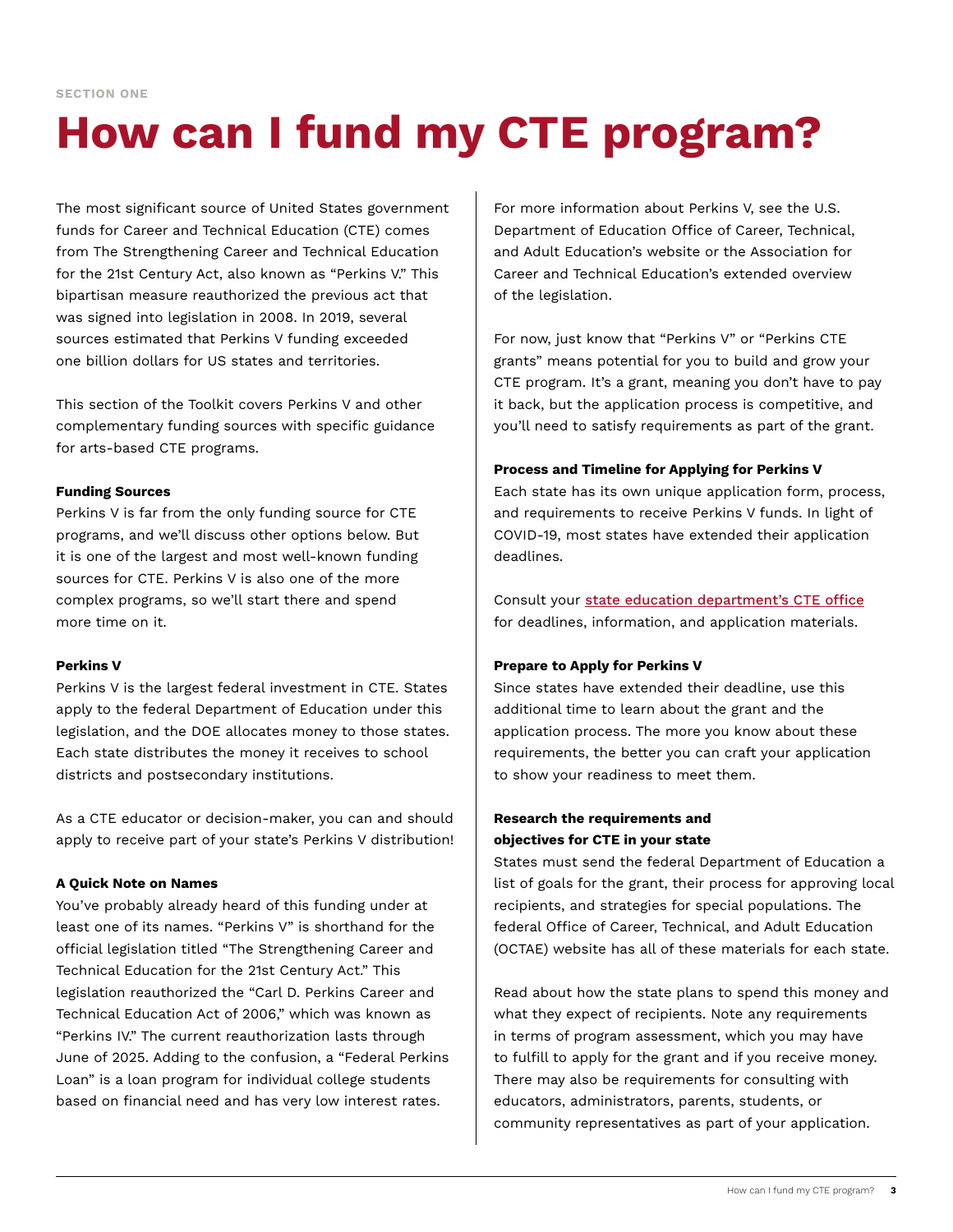#### Learn who determines funding and how they do it

Each state [determines its allocations differently](https://ednote.ecs.org/state-approaches-to-secondary-cte-funding/). They may allocate according to the number of CTE students or the actual cost of running these programs.

Requirements for establishing a CTE program also vary. Of course, this information is crucial if you're applying to start a program, but even longstanding programs should consult this information.

Perkins V also uses the [National Career Clusters®](https://careertech.org/career-clusters) [Framework](https://careertech.org/career-clusters) to organize CTE programs according to skills, training, and potential career options. States recognize different clusters, so make sure you understand which clusters are recognized in your state.

The Education Commission of the States has published a convenient [summary for each state online](https://www.ecs.org/50-state-comparison-secondary-career-and-technical-education/). You should also consult your state education department's [CTE office](https://internal-search.ecs.org/comparisons/secondary-career-and-technical-education-01).

#### Understand the CTE and funding landscapes in your state

You can research how much money your state has received and how it has been distributed in the past. Barring cuts to the overall Perkins budget, states cannot receive less funding in the future. That means looking at past numbers should give you a fair idea of how much funding is available. You should also research which sectors received more funding in your state and the overall CTE landscape in your state to make your application stand out.

For an overview of your state's CTE landscape and current Perkins funding, the nonprofit group Advanced CTE has created a [state-by-state comparison too](https://careertech.org/cte-your-state)l.

#### Review some grants

Speak to colleagues who have received federal funding and find out what may have made their application stand out. Reach out to your professional network to find people with experience writing grants. Attend webinars and read blogs from experts in the field.

Federal programs also accept volunteers to review grant applications (based on their experience with the relevant subject). Studying a grant gives you a look inside the process and insight into which applications made the cut. To volunteer, go to [g5.gov](https://g5.gov/WebBanner.html), sign up for or log into your account, click "Reviewer" in the Available Type list, and then follow the steps.

#### Other Funds

Perkins V is the largest and most centralized grant for CTE, but it's not the only one. Be sure to research other grant opportunities that may suit your program or your students.

[Grants.gov](https://www.grants.gov/) can help you find grants and understand the federal grant process. It contains over 1,000 grant opportunities from 26 federal agencies. It can also help you learn more about terminology, reporting, and other places to search so you can align your application as much as possible with the process.

The [Perkins Collaborative Resource Network](https://cte.ed.gov/) provides state profiles, additional resources for Perkins V, and other available grants.

The [US Department of Education's Grants Forecast](https://www2.ed.gov/fund/contract/find/forecast.html) and [youth.gov](https://youth.gov/) may have other grants unique to your students, programs, or vision.

The National Endowment for the Arts Foundation's [Student Success Grant](https://www.neafoundation.org/for-educators/student-success-grants/) supports educational outcomes and student experiences for public school educators who are also NEA members.

[GrantWatch](https://www.grantwatch.com/cat/40/workforce-grants.html) is a search engine of over 1,000 workforce development grants for programs in career education. The website includes grants for youth, immigrants, and their families as well as veterans, adult learners, and displaced workers.

In addition to these federal and national grant programs, there may be state-specific grants, grants for specific industries from businesses such as **Sony**, or other local and specific opportunities available.

For state-specific grants, contact the CTE office in your state. Solid Professor has collected the link for each state education department's CTE office in [a convenient table](https://www.solidprofessor.com/blog/how-to-apply-for-perkins-grant-funding/).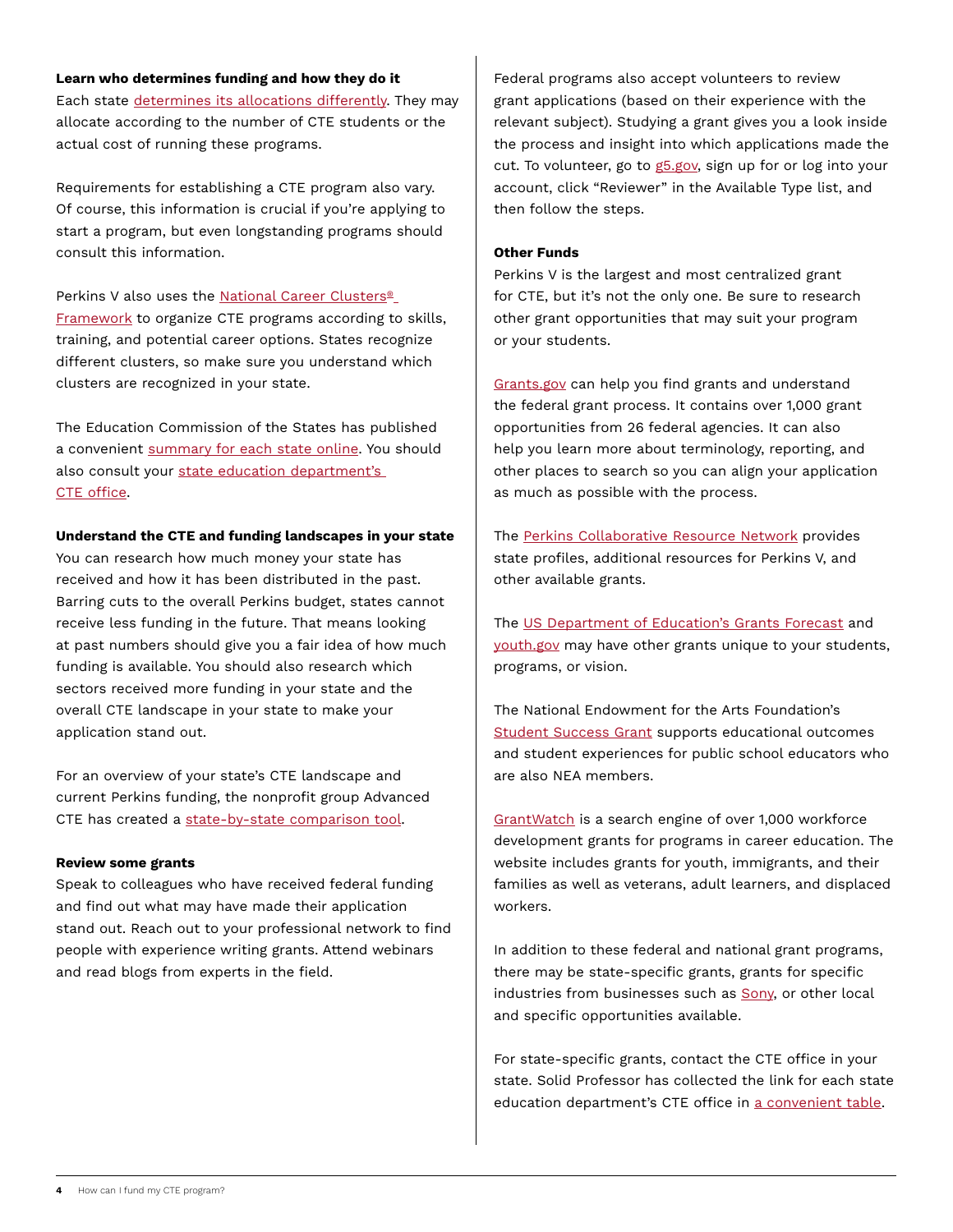#### Guidance for Arts-Based CTE Programs

The National Career Clusters Framework includes the "Arts, A/V Technology & Communications" cluster. It includes careers in the design, production, exhibition, performance, writing, and publishing of visual and performing arts and design, journalism, entertainment services, and other multimedia content.

Career pathways include:

- A/V technology and film
- Printing technology
- Visual arts
- Performing arts
- Journalism and broadcasting
- **Telecommunications**

More information about this cluster is [online.](https://careertech.org/arts)

Your grant applications are a chance for you to advocate for the unique opportunities of fields in the arts and their practical benefit to students and the community. With remote and online technology becoming more crucial than ever, students being able to enter the workforce with advanced technical skills will give them an advantage. This educational path also taps into students' creativity and interests.

#### Next Steps

In our next installment, we'll examine how to create a competitive grant application that responds to grant requirements and showcases your program's strengths.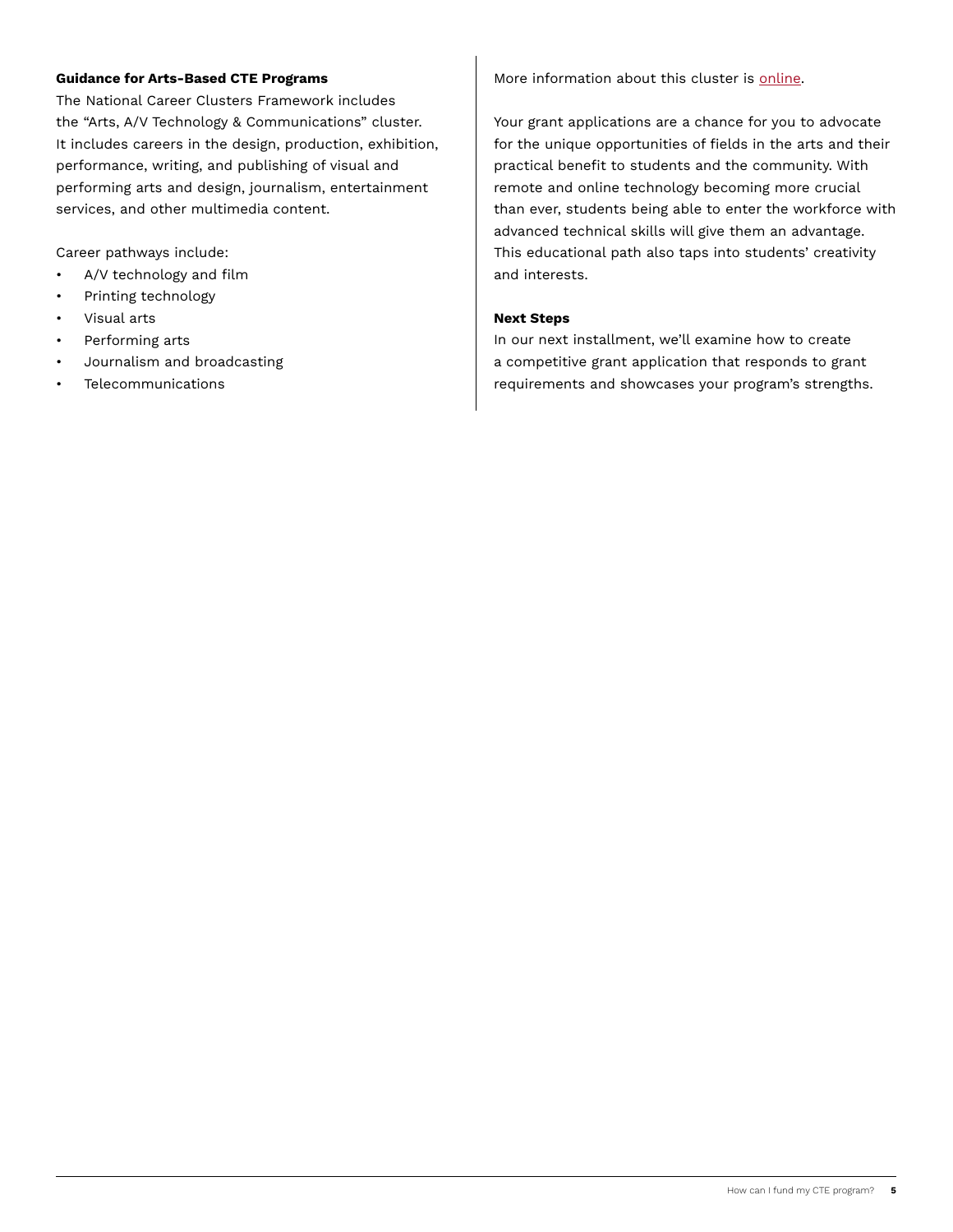### What makes a successful grant application?

Section one looked at potential grants to support your CTE program. It's usually easy to find the right application portals, forms, and instructions, but what makes a grant application succeed?

As you've already discovered, each grant application is unique. There are often multiple steps in the application process. Some of them may involve updating current language and data about your program. You may also have to write updated narratives, generate new reports, or otherwise create fresh content.

An exhaustive guide for applying to all grants would probably be incredibly long. It would still only scratch the surface. Instead, let's look at some general principles to strengthen your application.

We'll focus on three core actions to improve your grant applications:

- Understand what you want
- Get to know your granter
- Communicate your purpose

#### Understand What You Want

A grant proposal is not to get you money. It's to explain how your program can benefit your community. The funding is just a means to that end. You need a clear idea of how you want to help.

It may sound intuitive, but before you apply for any grant, and maybe even before you look for one, ask yourself: What is the need, problem, gap, or issue I'm trying to solve?

Assess your community's needs. Define your target audience, their demographics, and barriers to engagement. Experienced school and nonprofit leaders keep these things in mind every day. It's why they do what they do!

Yet a grant application is a critical juncture in this understanding. Don't rely on unspoken motivations. Instead, articulate how and why you serve your community. Then, determine what the grant can do to further that mission.

Come up with your idea first. Make it a specific and maybe even small idea. Don't try to convince granters that you're trying to address every aspect of the issue at hand. It may signal admirable but lofty goals that their grant can't handle. It could also look like you have a lack of focus.

Instead, concentrate on targeted initiatives with realistic expectations, SMART goals, and clear short- and longterm objectives. It's up to you to show that a modest goal can make a huge impact. For example, if a grant lets you buy 20 guitars for your students, what does that mean to these young people, their families, and the community around them?

Show how you'll be a responsible steward of this money Most grants require some form of evaluation. Granters will ask you to measure progress and assess impact. It may be a final report or periodic reports throughout the year. How often varies depending on the organization and the grant.

Demonstrate that you have the ability and interest in assessing your own work. Provide examples of how you already evaluate your impact. The granter may ask for specific metrics, but you should also be creative in terms of what you measure and evidence. Don't worry about something seeming too small or uninteresting to external audiences. Share the variables that illustrate growth and impact to you. To paraphrase a Harvard Business School professor, measure what you value, and others will value what you measure.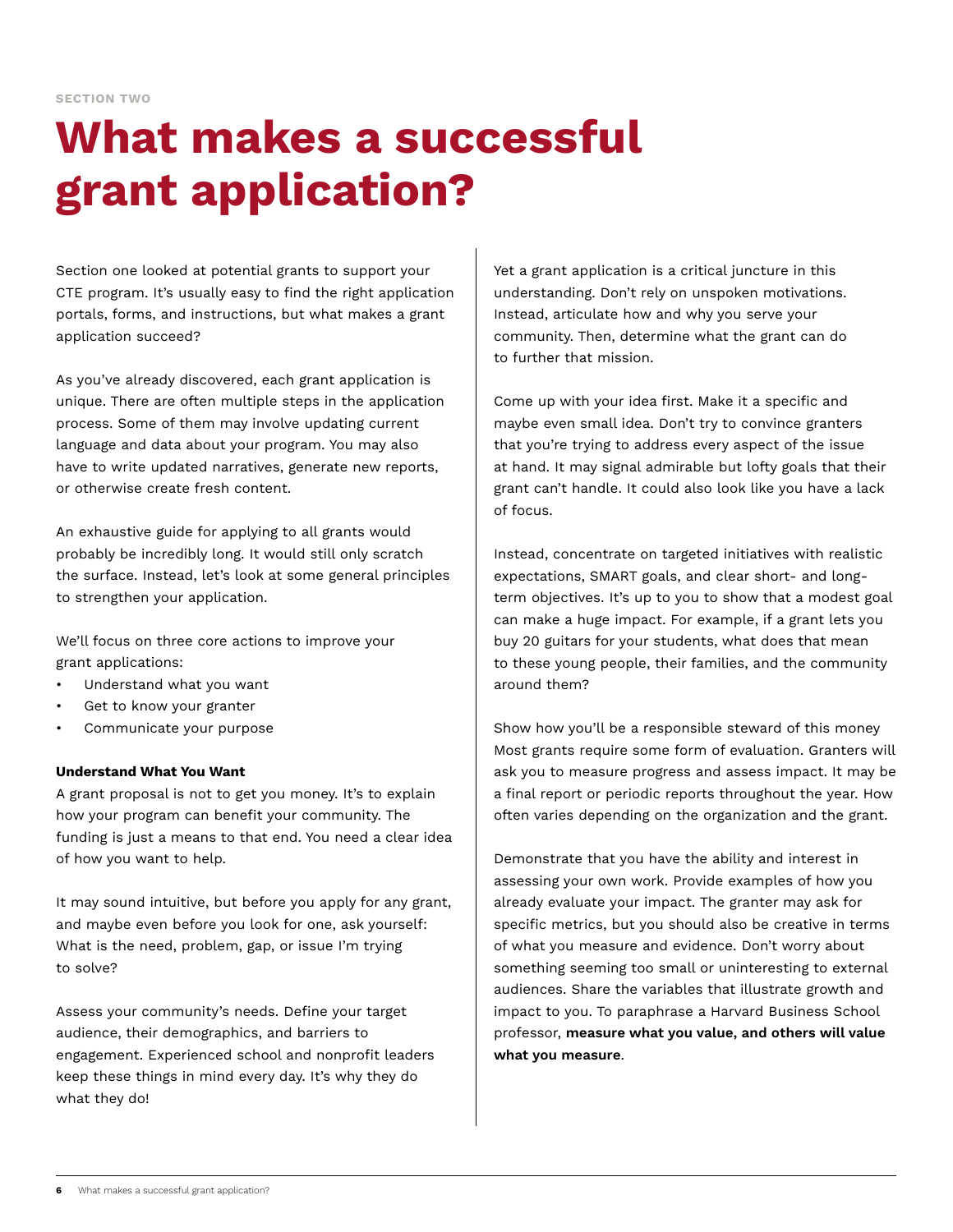| <b>Specific</b>    | Make your goals specific and<br>narrow for more effective planning                          |
|--------------------|---------------------------------------------------------------------------------------------|
| <b>Measureable</b> | Define what evidence will<br>prove you're making progress<br>and re-evaluate when necessary |
| <b>Attainable</b>  | Make sure you can reasonably<br>accomplish your goal within<br>a certain timeframe          |
| <b>Relevant</b>    | Your goals should align with your<br>values and long-term objectives                        |
| <b>Time-based</b>  | Set a realistic, ambitious end-date<br>for task prioritization and motivation               |

### "On assessment: measure what you value instead of valuing only what you measure." — Andy Hargreaves

Robust assessment may also mean broader conversations with the rest of your staff. If they're the ones working with your constituents—providing the music lessons, teaching the classes, etc.—they'll need to be involved in building assessment measures and tools. Work with them to determine how you want to gauge progress and collect data at the ground level.

Assessment and evaluation can seem like one more item on your already full plate. Remember that they're more ways to see how you're helping people, prove it to others, and determine what more you can do.

#### Get to Know Your Granter

Has a telemarketer ever called you about a product that you would never use? You probably felt like they wasted your time. You may have wondered, "Why on Earth did they think I would use this?"

Imagine having that impression after reading several pages of text that requests thousands of dollars.

A granter is not just a company that may give you money. It's a philanthropic organization staffed by individuals. You're building a relationship with those people based on knowledge and trust. If you're going to start the relationship out right, take time to understand the organization and human beings behind the grant.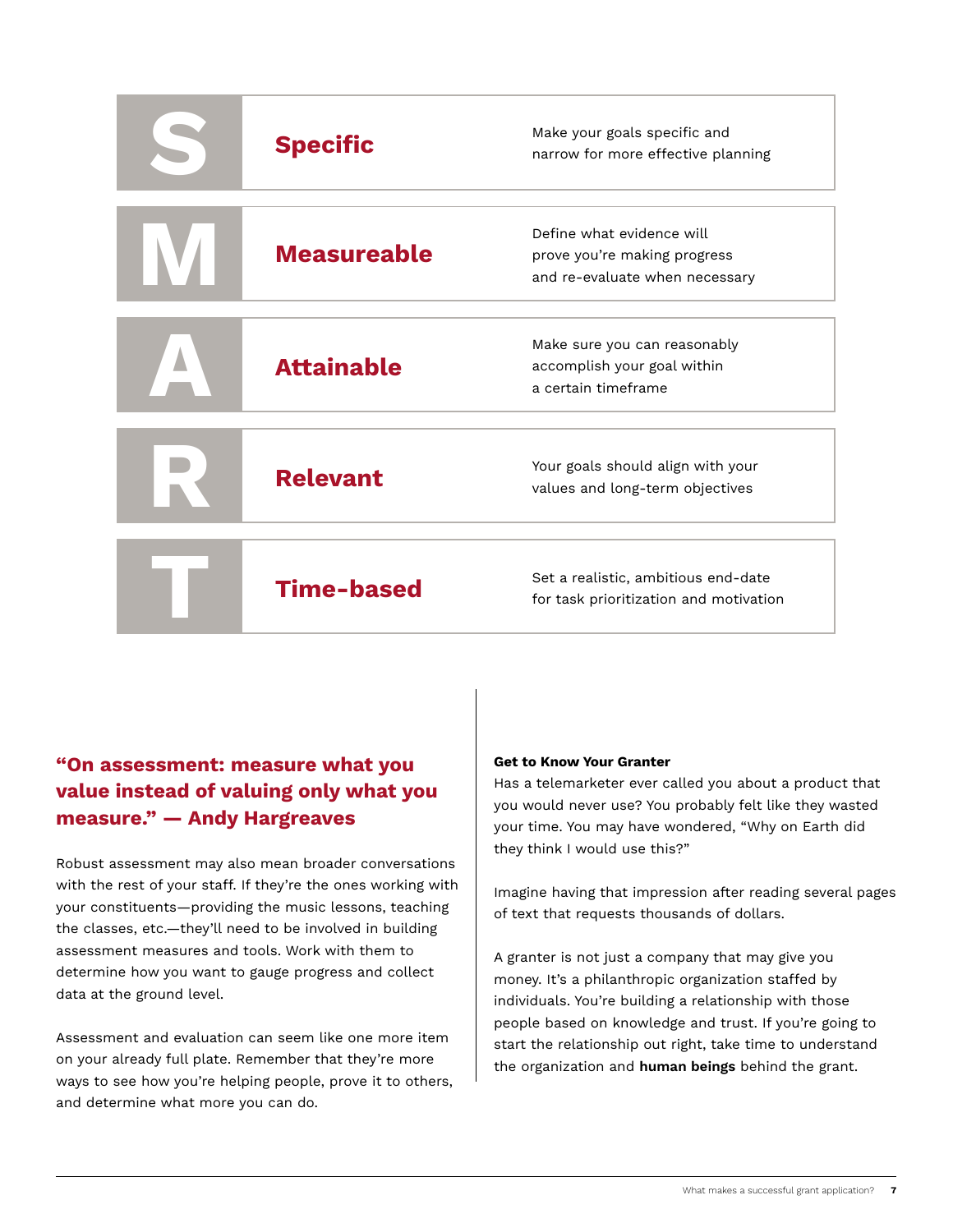#### Research the Organization

Understand their mission, how they want to help, and what they've funded in the past. Of the most immediate importance, read what they ask for in their grant application.

Read requirements and directions carefully to see if their grant is even open to your application. Confirm that this granter could support you before you even contact them.

A surprising number of grant applications are rejected because the applicant was not eligible for the funds even when these requirements were clearly posted. This wastes everyone's time and could leave the wrong impression on the granter if funds ever open up for you.

#### Build A Relationship

Don't rely on information posted on an organization's website or its printed materials. Don't even just stick to email. Be willing to call their office, ask questions, gain more information, show an interest in them beyond just getting their money, and get to know them as a member of your professional network.

If possible, see if you can request a copy of a successful proposal. If it's a federal or state grant, this information is probably a public record that you can find online. Reviewing successful grant applications shows you what kinds of programs were funded and what makes a winning case.

#### Communicate Your Purpose

You've thought long and hard about your purpose for this grant. You've done your homework about the granter and learned even more through direct interactions with them. Now, it's time to synthesize all of that into a proposal that shows what your program can do.

Writing an email can sometimes seem like a chore. So, a lengthy grant application can seem incredibly daunting. Organization and time management are key here: instead of seeing a wall of text to be written, break down your grant application into relevant sections with timelines for completing each one.

#### Track What You Have to Say

The grant's requirements should list exactly what you need to include. These requirements will help you organize specific sections of your application. Consider creating a checklist. Approaching the grant as a series of deliverables not only ensures you include everything, but it can help you see where you'll need to reach out to other members of your team. For example, every granter wants an itemized budget with a financial narrative, but you may not be the one who has that information. Outlining these needs also allows you to give people time to provide these pieces.

You may have a lot of information prepared already as part of donor letters, annual reports, or even other grants. However, don't just copy/paste text. Review your existing materials carefully and refresh them to align with this application. Just like an employer reading a rehashed cover letter, granters can tell when you're just reusing the same language. Again, don't see this as one more thing to check off but an opportunity to articulate what you do with fresh energy.

#### Tell Your Story

Above all, your application should tell a story. Data should always serve a larger narrative about what you do and who you want to help. You may even connect to a real person you're serving. For example, simply saying that nearly four million K–12 students can't access music education may or may not surprise a granter. Chances are if they're awarding a grant, they're sold on the problem.

Saying that you provided free private lessons to 500 students this year will probably impress him. But to move them, put a human face on the need. Describe a student who took advantage of these private lessons and how they are now succeeding because of an experience you gave them.

In other words, make your story have a heart as well as a brain. You don't need to go out of your way to pull at heartstrings, but numbers about general trends can segue into a specific story about real people.

Having said that, don't forget the data! Granters will ask for specific quantitative information. Beyond just checking off a requirement, the quality of your data illustrates that you can evidence your results on a larger scale.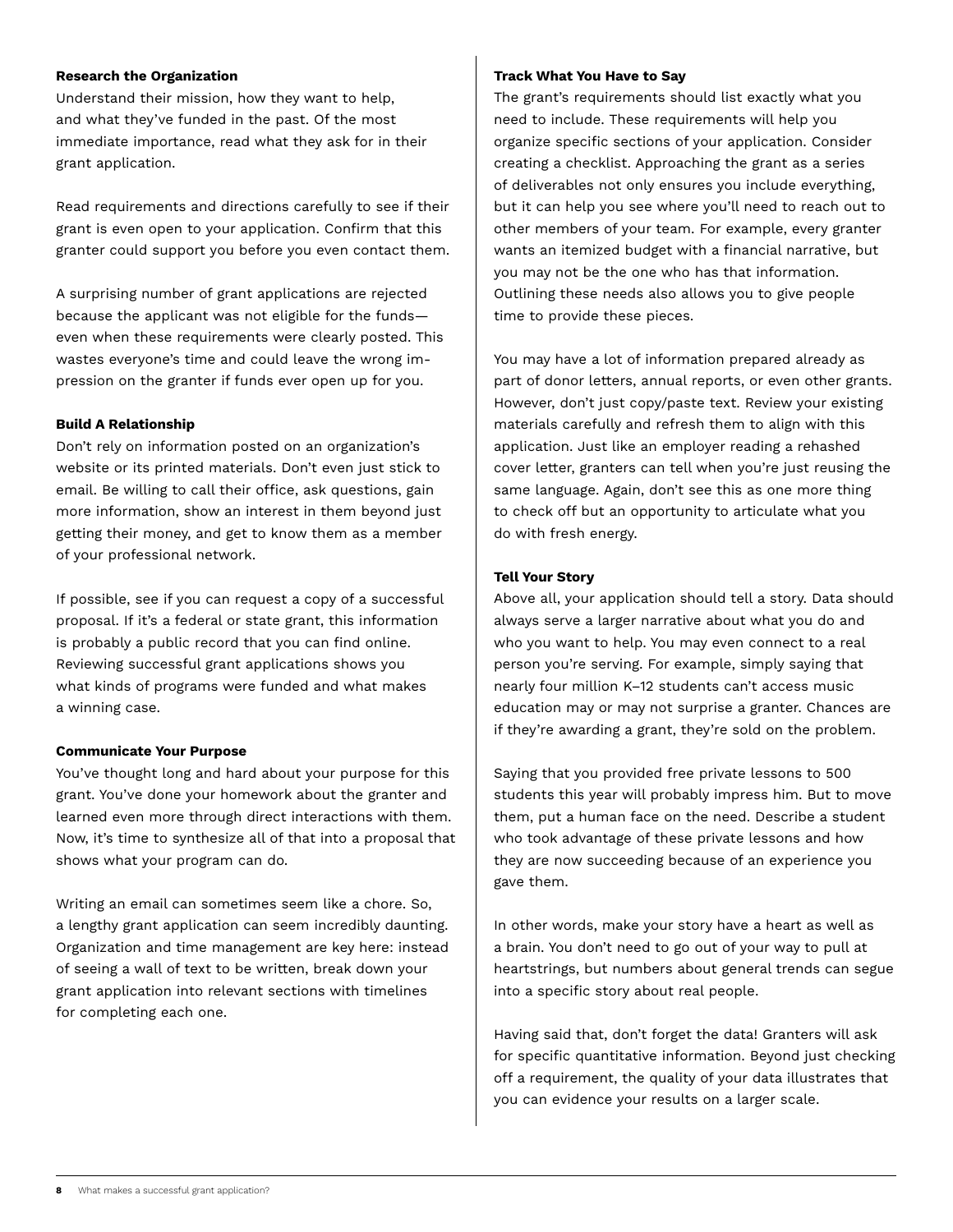Depending on the format of the application, consider including images and video. Larger applications are usually submitted online and are entirely text-based. Yet smaller private foundations may ask you to email your application as a document. A few pictures of your work in action or the sound of a successful concert can go a long way. It's cliché but true: a picture is worth a thousand words.

Good writing for a grant application is similar to good writing for any topic:

- Focused, Clear, Concise
- Includes examples
- Details are relevant
- Evidence-based
- Free of typos
- Formatted with plenty of white space, so it's easy on the reader's eyes

Pay attention to page limits or, if you're applying online, character limits. You may have crafted a perfect 1,000 word description of your program, but the granter may want you to say it all in 500 words!

This brings us to our final, most intuitive, but maybe most powerful piece of advice.

#### Leave Yourself Time

Leave plenty of time for you and anyone involved in writing the application. That means ample time to think before you hit the keyboard, to put thoughts down on paper, to turn those thoughts into a draft, to revise them into a working copy, to ask others for a review, to proofread, and to find examples and data.

Some sources recommend spending an hour per page. Large government grants may take up to two months to complete. On the other hand, a smaller grant may warrant a different investment of time. You'll know how much time you need by carefully assessing everything required, who needs to be part of the team, what you already know, and what you need to find out or write fresh. Above all, don't rush things.

#### Specific Guidance for Perkins V Applications

As we covered in section one, Perkins V is the largest federal grant opportunity for CTE programs. States are required to use Perkins allocations for CTE programs in public and secondary schools. Each state has its own definitions and requirements for how recipients can use the money according to a unique state plan.

It's crucial to understand your state's plan when filling out your application. It will help you understand and build a relationship with the state. The US Department of Education's Office of Career, Technical, and Adult Education has [summarized all state plans in one table](https://cte.ed.gov/dataexplorer/build). Still, visit your state CTE office's website for specific information.

#### Additional Guidance

The University of North Carolina at Chapel Hill's Writing Center has provided an expansive overview of the grant [writing process,](https://writingcenter.unc.edu/tips-and-tools/grant-proposals-or-give-me-the-money/) including steps, descriptions of sections requested in most applications, and sample materials.

For specific guidance about Perkins V applications, check out the Smoky Hill Educational Service Center's presentation, ["Writing Your Best Perkins Grant."](https://www.smokyhill.org/vimages/shared/vnews/stories/52e7d59bb14c8/Writing%20Your%20Best%20Perkins%20Grant.pdf)

The OCTAE also provides several documents and videos [about CTE and Perkins V](https://cte.ed.gov/legislation/perkins-v) to inform your application materials.

Most grant applications will require materials describing your partnerships and letters of support from those partners. These requirements also vary, but the nonprofit development firm Funding for Good, Inc. has collected [some best practices for these materials.](https://fundingforgood.org/quick-tips-partnership-letters-and-agreements/)

#### Next Steps

Our next installment will explore what you can do with the funding, including diversity issues and supporting CTE in a COVID world.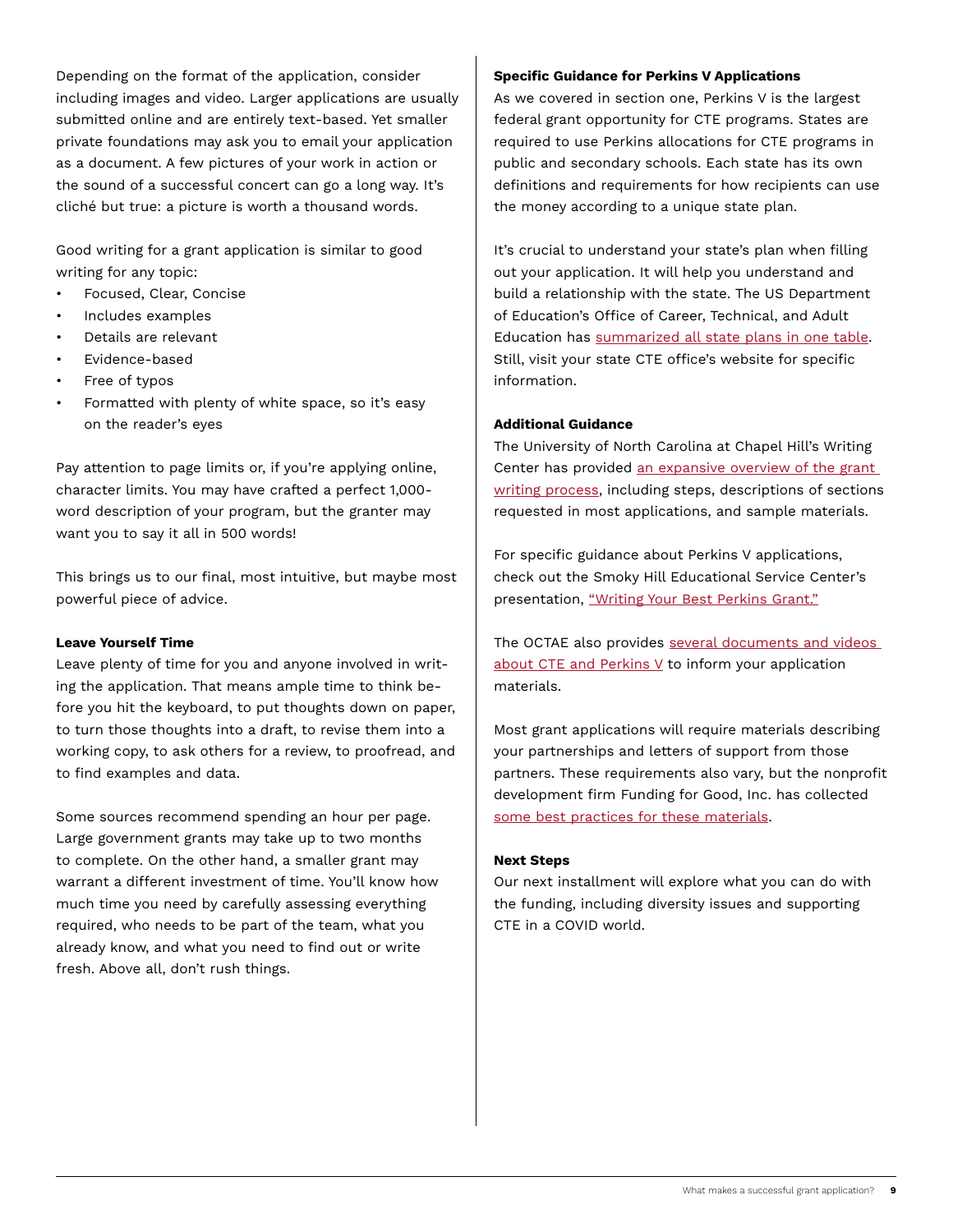# Why should I apply for funding?

In our previous sections, we discussed how to fund your program and what makes a grant application successful. Now, we'd like to discuss why you might pursue funding.

The answer may seem obvious. You've probably already seen the benefits of CTE programs on students. Yet over the past year, a global pandemic and a long-overdue reckoning with social inequality have shown even great potential for CTE.

In this chapter, we're going to look at the benefits of pursuing support for your CTE programs and ways to use this funding to meet these recent challenges and opportunities. We'll also dive into the established positive outcomes of CTE for students.

#### Diversity, Equity, and Inclusion

In recent years, various social and political movements have brought attention to the most unjust and disturbing actions and policies against different communities. They've also underscored longstanding gaps in income, education, and skills.

The Alliance for Excellent Education has collected some ways states and schools can address these issues in a [series of white papers.](https://all4ed.org/perkins/) One [statistic that stood out](https://mk0all4edorgjxiy8xf9.kinstacdn.com/wp-content/uploads/2019/07/Perkins-State-Plan-Recs_FINAL.pdf) was that while 80 percent of well-paying jobs require postsecondary education, in 2017, less than 50 percent of Americans between 25 and 64 held a quality credential beyond high school. The number drops even further among historically underserved groups. Only about 30 percent of African Americans and 24 percent of Latinos held an associate's degree or higher in 2017.

A 2018 [study by the Washington Post](https://www.washingtonpost.com/business/economy/blue-collar-men-are-riding-americas-economic-wave-women-not-so-much/2018/10/22/c7879694-d60b-11e8-aeb7-ddcad4a0a54e_story.html) about women in blue-collar jobs found an alarming trend for women. Looking at jobs that pay at least \$35,000 a year and require only a high school diploma, researchers found that women only hold 25 percent of these positions.

There is no shortage of data to evidence the disparities faced by women, underrepresented minorities, and other disenfranchised communities. We'd like to focus on what CTE does to improve the situation.

#### How Perkins V Can Address DEI

Perkins V funding — which we examined in depth in Section one — contains specific provisions to address these issues, and it requires states to address them and evaluate their efforts.

The Education Commission of the States has written a [series of blog posts](https://ednote.ecs.org/tag/perkins-v-series/) covering these topics. ECS [elaborates](https://ednote.ecs.org/perkins-v-tackling-gender-disparities-in-cte/) on how Perkins V aims to promote gender balance in secondary and postsecondary CTE programs that lead to high-paying jobs:

"The law addresses non-traditional fields, or fields where one gender comprises less than 25 percent of the workforce. It requires states to devote some federal Perkins funds to addressing these gender imbalances. It also requires states to evaluate how well they meet their own targets for improving the gender makeup of CTE programs that lead to non-traditional occupations. Perkins funds can support similar strategies in CTE: expose girls to career awareness events, train high school guidance counselors to help girls consider a broad array of CTE options, connect students to role models, help teachers combat pernicious messages. Strategies such as these can help more girls and women benefit from the renaissance of rewarding middle-skill jobs."

Perkins V also requires states and districts to "continually make meaningful progress toward improving the performance of all career and technical education students." This includes students from low-income households, students with disabilities, English learners, and students of color. Many of these categories are taken from the [Every Student Succeeds Act](https://www.understood.org/en/school-learning/your-childs-rights/basics-about-childs-rights/every-student-succeeds-act-essa-what-you-need-to-know), which can help familiarize you with the groups identified and terminology for historically underserved students.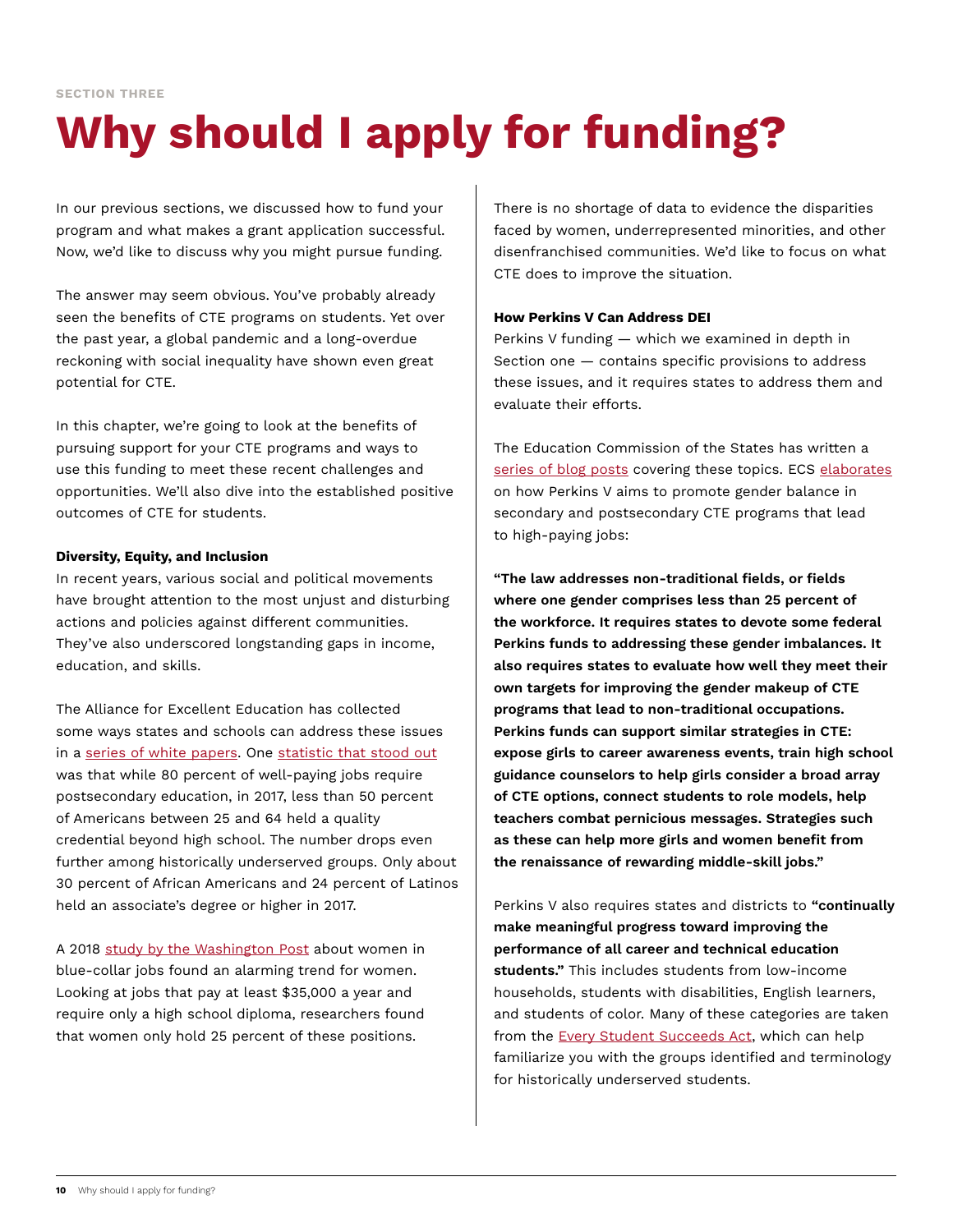The Alliance for Excellent Education also [describes](https://mk0all4edorgjxiy8xf9.kinstacdn.com/wp-content/uploads/2019/09/Perkins-CTE-Special-Populations_FINAL.pdf)  [Perkins V's specific supports](https://mk0all4edorgjxiy8xf9.kinstacdn.com/wp-content/uploads/2019/09/Perkins-CTE-Special-Populations_FINAL.pdf) for what the law refers to as "special populations." These groups include youth with disabilities, from low-income households, who are homeless, or whose parent is an active military member. The provisions are aimed at recruiting and retaining these groups in CTE programs and improving their overall academic performance. Districts may allocate Perkins V funds to reduce or eliminate out-ofpocket expenses for these special populations.

While no solution is perfect, Perkins V contains some specific provisions aimed at populations most in need. Students from these populations are undoubtedly part of your own program, and it behooves you to consider these students when deciding to apply and how you describe the needs of your program.

#### Keeping Students Connected During the Pandemic

The COVID-19 pandemic presented an unprecedented challenge to education and the community. In a matter of moments, school doors were shuttered, and students were cut off from classmates and resources to do their work. Maintaining CTE programs wasn't just a matter of ensuring continuity of education; these programs are often a source of community and expression and even a lifeline for some kids.

In the face of this unprecedented challenge, educators worked to ensure continuity. There's no shortage of insightful and often inspiring coverage of these solutions, Here's just a sample:

- The National Association for Music Education (NAfME) published an [exhaustive list of resources](https://nafme.org/covid-19/). Here is just [one specific example](https://nafme.org/how-to-make-music-with-your-ensembles-even-during-covid-19/) of collaborative remote learning.
- The Massachusetts Music Educators Association also provides a **concise chart** of these ideas.
- The Hunt Institute published a [concise summary](https://hunt-institute.org/resources/2020/12/impact-of-covid-19-on-career-technical-education-courses/) of how educators met the challenge in creative ways.
- MusicTech magazine also [reviewed](https://www.musictech.net/features/music-education-tech-coronavirus-lockdown/) some of the technology solutions.

Many of these solutions—online learning, video tutorials, and at-home resource drop-off—will likely be familiar to you. For educators used to entirely in-person models, the move to online or [hybrid models](https://www.panoramaed.com/blog/hybrid-learning-return-to-school) may never feel like a complete substitute. Yet they can be crucial alternatives during this difficult time.

Support from grants can help you implement or enhance solutions like these. While there are many free applications available, having the funds to upgrade to premium services or purchase even basic equipment can make a huge difference.

During the pandemic there are many examples of schools and campuses that have invested in and augmented their technology systems to enhance in-person and blended home-to-campus audio and music instruction. Both the [San Francisco Conservatory of Music](https://www.sportsvideo.org/2021/01/27/advanced-system-groups-provides-dante-audio-networking-to-san-francisco-conservatory-of-music-for-socially-distant-performances/) and [Florida's Full](https://www.fullsail.edu/about/full-sail-stories/full-sail-installs-extensive-focusrite-rednet-system)  [Sail University](https://www.fullsail.edu/about/full-sail-stories/full-sail-installs-extensive-focusrite-rednet-system) expanded Focusrite's RedNet audio-over-IP hardware with Dante. Thanks to RedNet the campuses were able to enable high-quality, low-latency teaching, production and performance environments that not only maintained but also enhanced high-quality learning.

These solutions are not just a requirement to sustain your programs during the pandemic. They can be a chance to strengthen programs well into the future. Even if you never see school doors shuttered again, a solid framework for remote learning offers your students additional outlets for their creativity. This brings us to our next point and the most powerful one at the student level.

#### Student Passion

CTE programs connect students with a specific skill or creative area typically not part of traditional academic programs. Whether it's coding their own video game or understanding how to run a successful business, these programs offer something unique and, in many cases, tap into a student's personal interests—even as they still provide a valuable education experience!

In music and the arts, students do gain plenty of technical knowledge, and we'll cover that next. Yet while learning how to create, record, mix and produce music and audio, their personal drive is what keeps them engaged.

The desire to see their projects to completion is the "hook" that lets a teacher add technical skills to the student's toolbox. In some cases, a student might struggle in their traditional academic subjects but shine in CTE. It can be their outlet or the one place they want to be during the school day. In fact, [research shows](https://search.proquest.com/docview/518654287) that school districts with music programs have higher attendance rates.